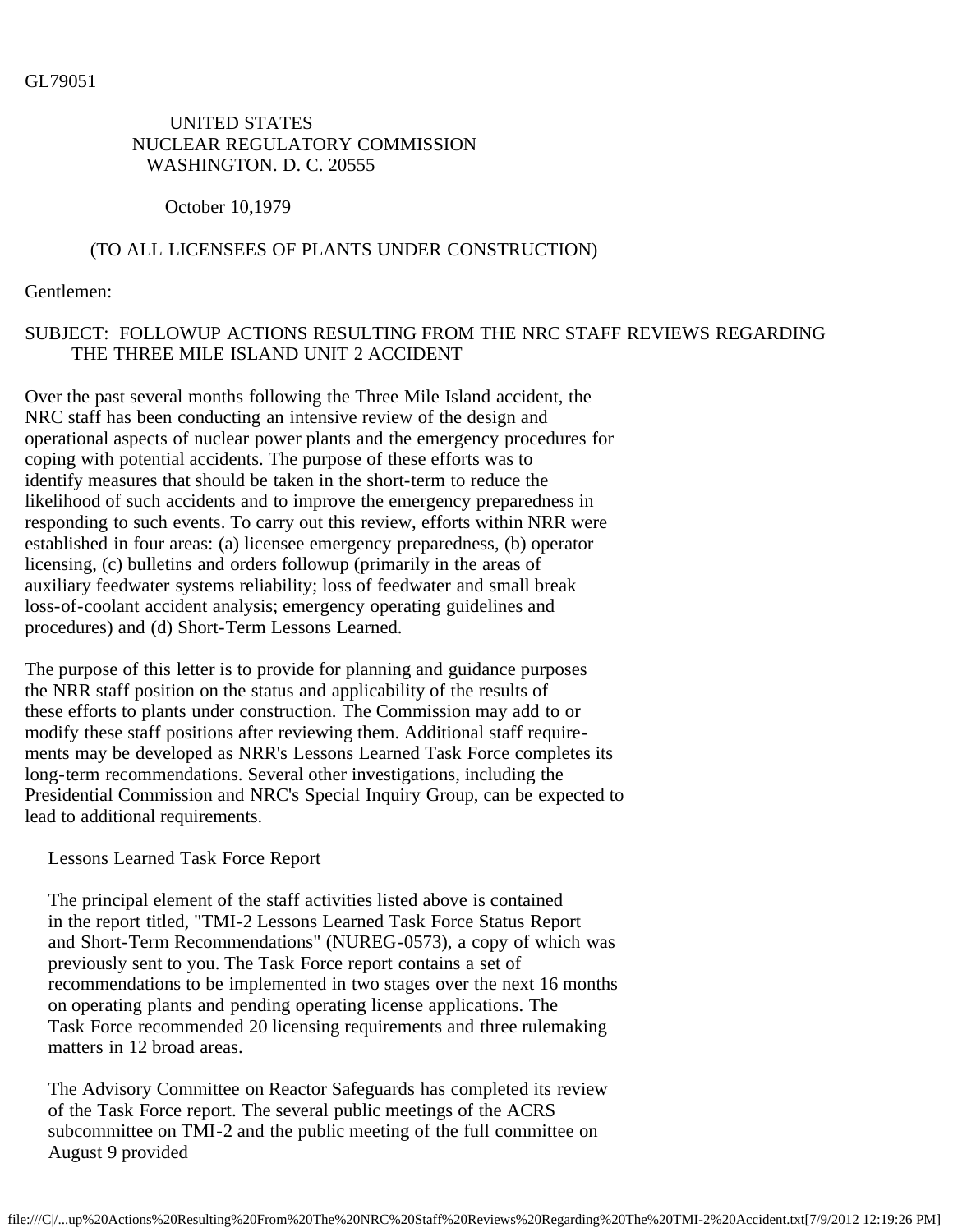.

#### October 10, 1979

 an opportunity for the presentation and discussion of public comments on the report. The ACRS letter of August 13, 1979 to Chairman Hendrie states that the Committee agrees with the intent and substance of all the Task Force recommendations, except four upon which the Committee offered constructive comments to achieve the same objectives articulated by the Task Force. A copy of the ACRS letter is provided as Enclosure 1.

 After evaluating all comments received, we have concluded that the following actions are appropriate for plants under construction.

- (a) The staff will be proposing a new rule on a Limiting Condition of Operation to require plant shutdown for certain human or procedural errors, particularly those which are repetitive in nature. As such, no action is required on your part at this time.
- (b) At the present time we are delaying efforts regarding proposed rulemaking on both the inerting requirements for Mark I and II BWR containments, and the requirement regarding hydrogen recombiner capability; accordingly, no action is required on your part at this time.
- (c) The ACRS comments on the shift technical advisor have resulted in our reassessment of the possible means of achieving the two functions which the Task Force intended to provide by this requirement. The two functions are accident assessment and operating experience assessment by people onsite with engineering competence and certain other characteristics. We have concluded that the shift technical advisor concept is the preferable short-term method of supplying these functions. We have also concluded that some flexibility in implementation may yield the desired results if there is management innovation by individual licensees. We have prepared a statement of functional characteristics for the shift technical advisor that will be used by the staff in the review of any alternatives proposed by applicants for operating licenses. A copy is provided as Enclosure 2. The Commission is considering whether or not additional qualifications should be required for this individual.
- (d) Three additional instrumentation requirements for short-term action were developed during the ACRS review of NUREG-0578. These items relate to containment pressure, containment water level and containment hydrogen monitors designed to follow the course of an accident. Descriptions of these items are provided in Enclosure 3.
- (e) An additional requirement following issuance of NUREG-0578, which concerned a remotely operable high point vent for gas from the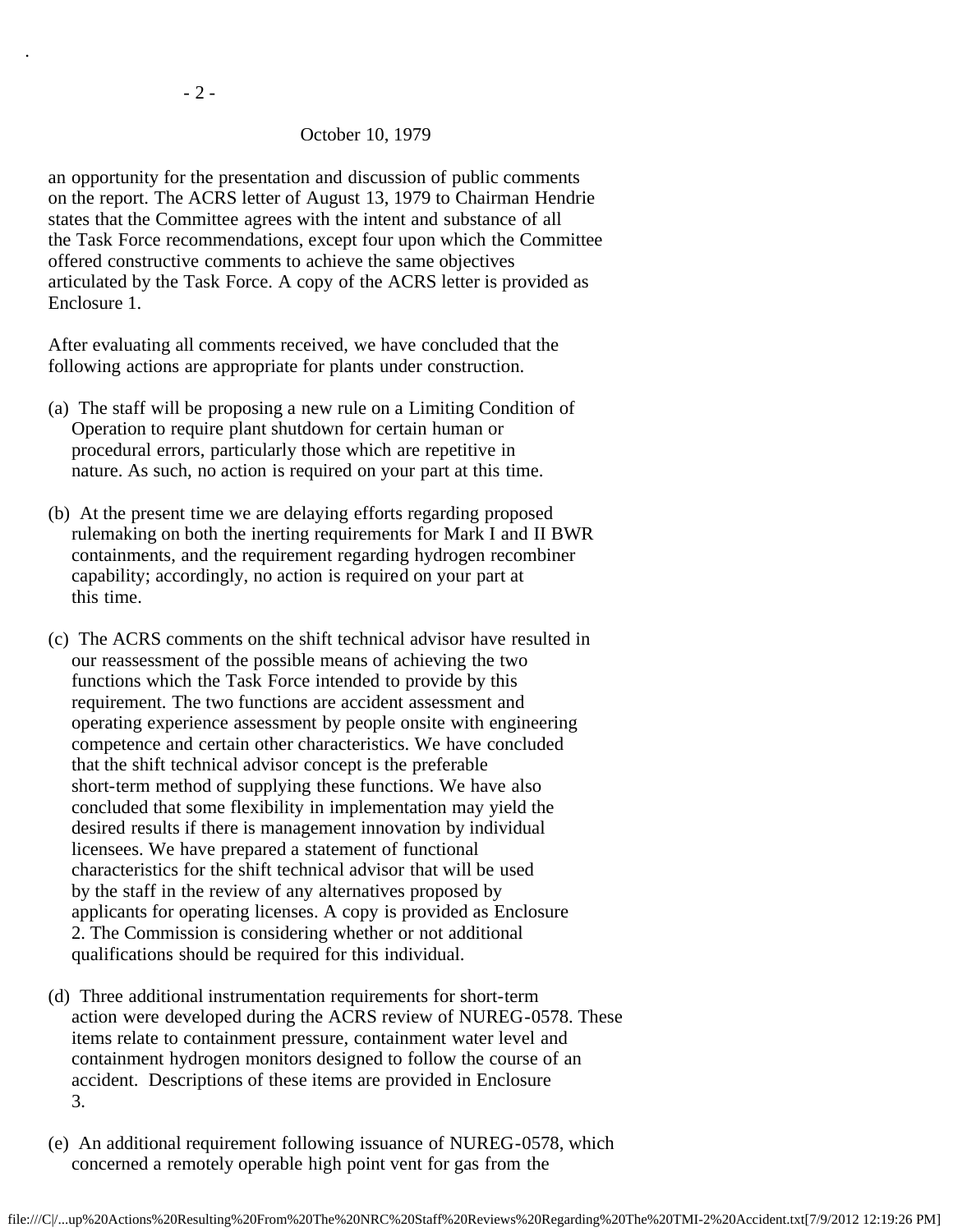reactor coolant system, was developed. A description of this requirement is provided in Enclosure 4.

- 3 October 10, 1979
- (f) The Lessons Learned- Task Force has compiled a set of errata and clarifying comments for NUREG-0578. It is provided as Enclosure 5.

Following our review of the proposed Task Force recommendations, ACRS review and comments received, we have concluded that all licensees of plants under construction should implement the actions contained in NUREG-0578, as modified and/or supplemented by items (a) through (f) above. Therefore, we suggest that you also consider these requirements in developing your final plant design and procedures, and include a description of your actions in this regard in your application for an operating license. An implementation schedule for operating plants and pending operating license applications is provided in Enclosure 6 for information. The implementation dates for the Commission rulemaking actions and those deferred actions, identified above, will be established later.

#### Other Review Areas

.

.

Enclosure 7 outlines the requirements developed to date resulting from the staff's Emergency Preparedness Studies. Enclosure 8, which applies to operating plants and pending operating license applications, provides the implementation schedules for the emergency preparedness recommendations which, you will note, includes three of the Lessons Learned topics. The staff position is that you should comply with each of the recommendations of Enclosure 7. Therefore, we suggest that you also consider these requirements in developing your final plant design and procedures, and include a description of your actions in this regard in your application for an operating license. Further, the Commission has initiated a rulemaking procedure, now scheduled for completion in January 1980 in the area of Emergency Planning and Preparedness. Additional requirements are to be expected when rulemaking is completed and some modifications to the emergency preparedness requirements contained in this letter may be necessary.

Enclosure 9 outlines the staff recommendations concerning improvements in the area of operator training which are provided for your information. These recommendations are undergoing Commission review and are expected to be adopted as requirements in the near future. Further Commission review in the areas of operator training and qualification can be expected to result in substantial additional requirements.

A number of other related actions on your facility may have been initiated under the direction of the NRR Bulletins and Orders Task Group. Each licensee will receive additional guidance from this group, particularly related to auxiliary feedwater systems and small break LOCAs, in the near future. Your activities should continue in these areas, as all the mentioned activities are meant to complement one another.